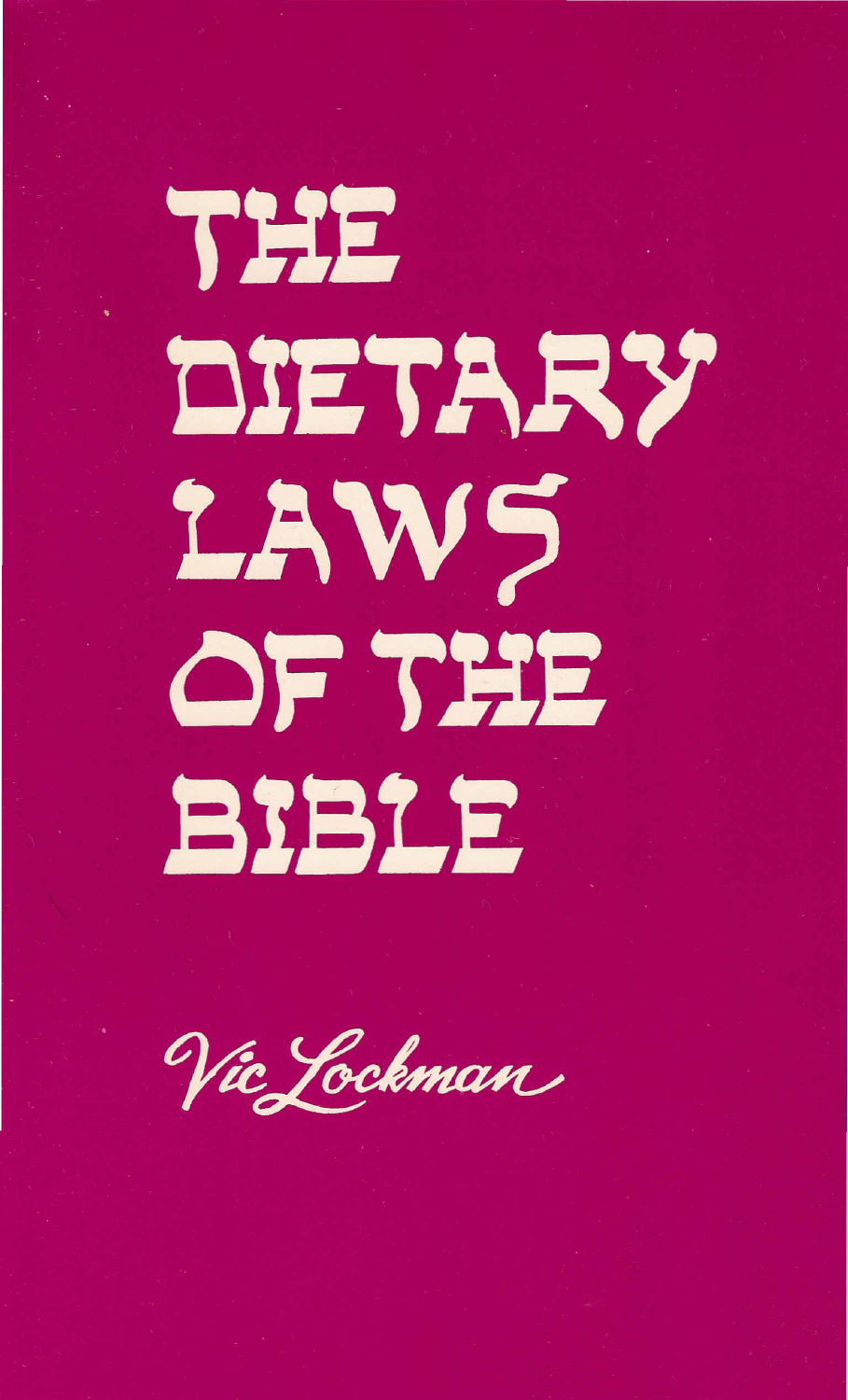# **THE DIETARY LAWS OF THE BIBLE**

by Vic Lockman

To my wife Jean, who is always telling me what to eat and what not to eat.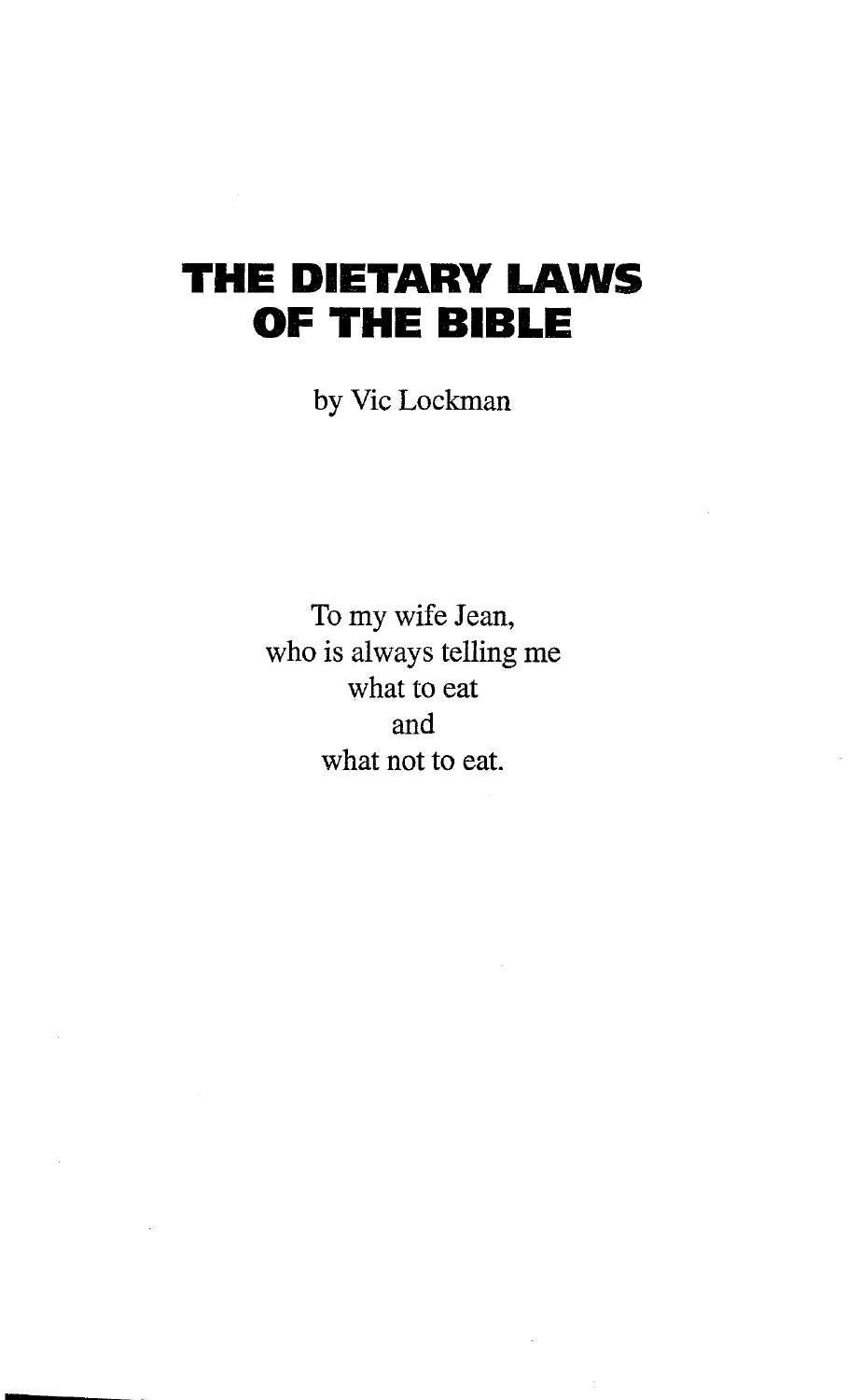### Copyright © at Common Law, 1997 by Vie Lockman ISBN 0-936175-31-1

Scripture quotations are from the MODERN KING JAMES VERSION OF THE BIBLE Published by Sovereign Grace Publishers Lafayette, Indiana

> Published by VicLockman P.O.Box 1396 Yreka, Ca. 96097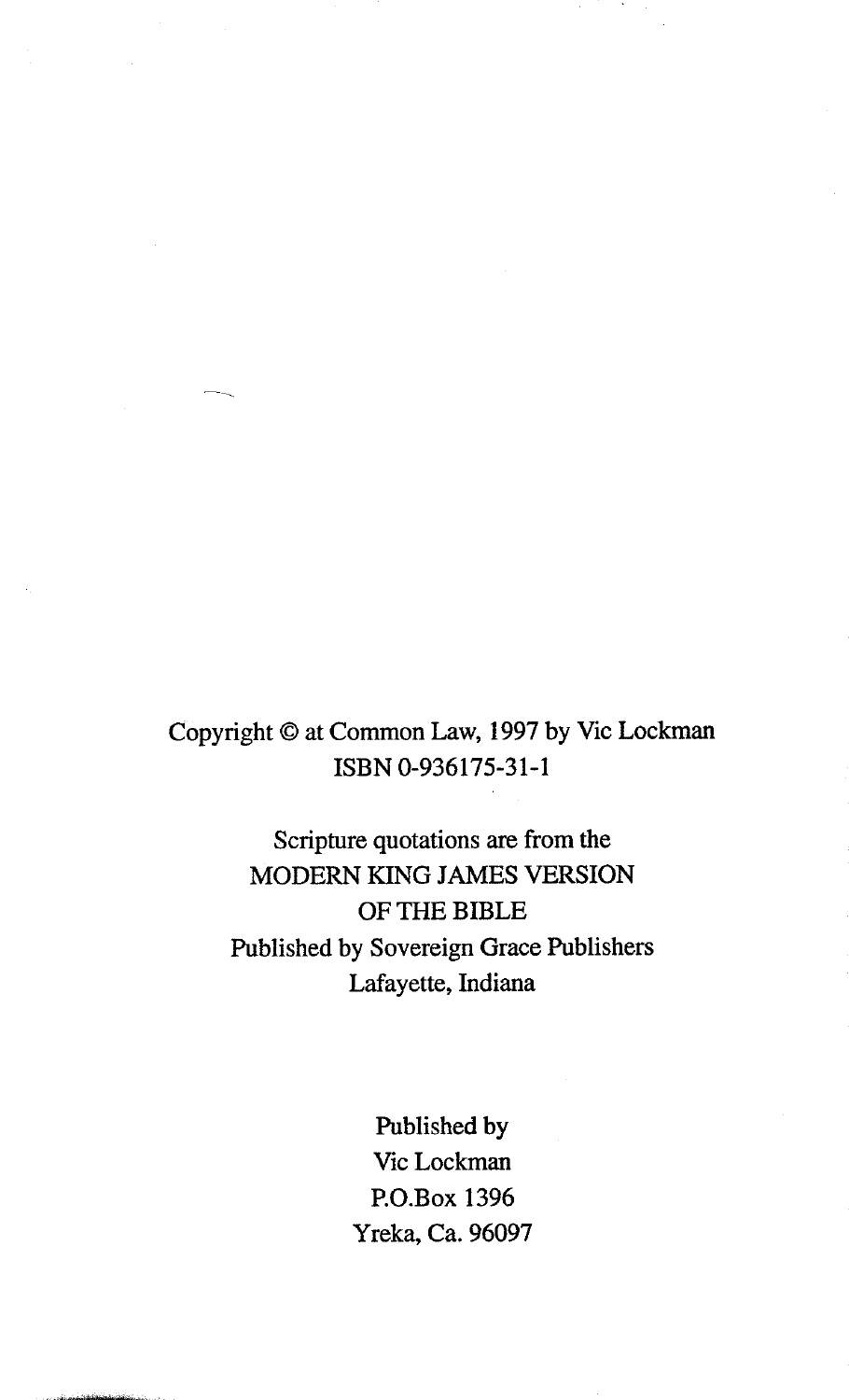# **TABLE OF CONTENTS**

 $\langle \cdot \rangle$ 

| PART I - THE DIETARY LAWS OF THE BIBLE             |  |
|----------------------------------------------------|--|
|                                                    |  |
|                                                    |  |
| PART II - TO EAT OR NOT TO EAT                     |  |
|                                                    |  |
|                                                    |  |
| 5. The Common, the Unclean, and the Abominable  37 |  |
|                                                    |  |
|                                                    |  |
| PART III - THE CREATION KEY                        |  |
|                                                    |  |
|                                                    |  |
| PART IV - THE NEW CREATION                         |  |
| 10. The New Heavens and the New Earth  85          |  |
| 11. God's Diet for Modern Man,                     |  |
| Ten Commandments for a Healthy Body  89            |  |
| <b>APPENDIX</b>                                    |  |
|                                                    |  |
|                                                    |  |
|                                                    |  |
| Third World Conditions Foster Tapeworm Cysts  100  |  |
|                                                    |  |
|                                                    |  |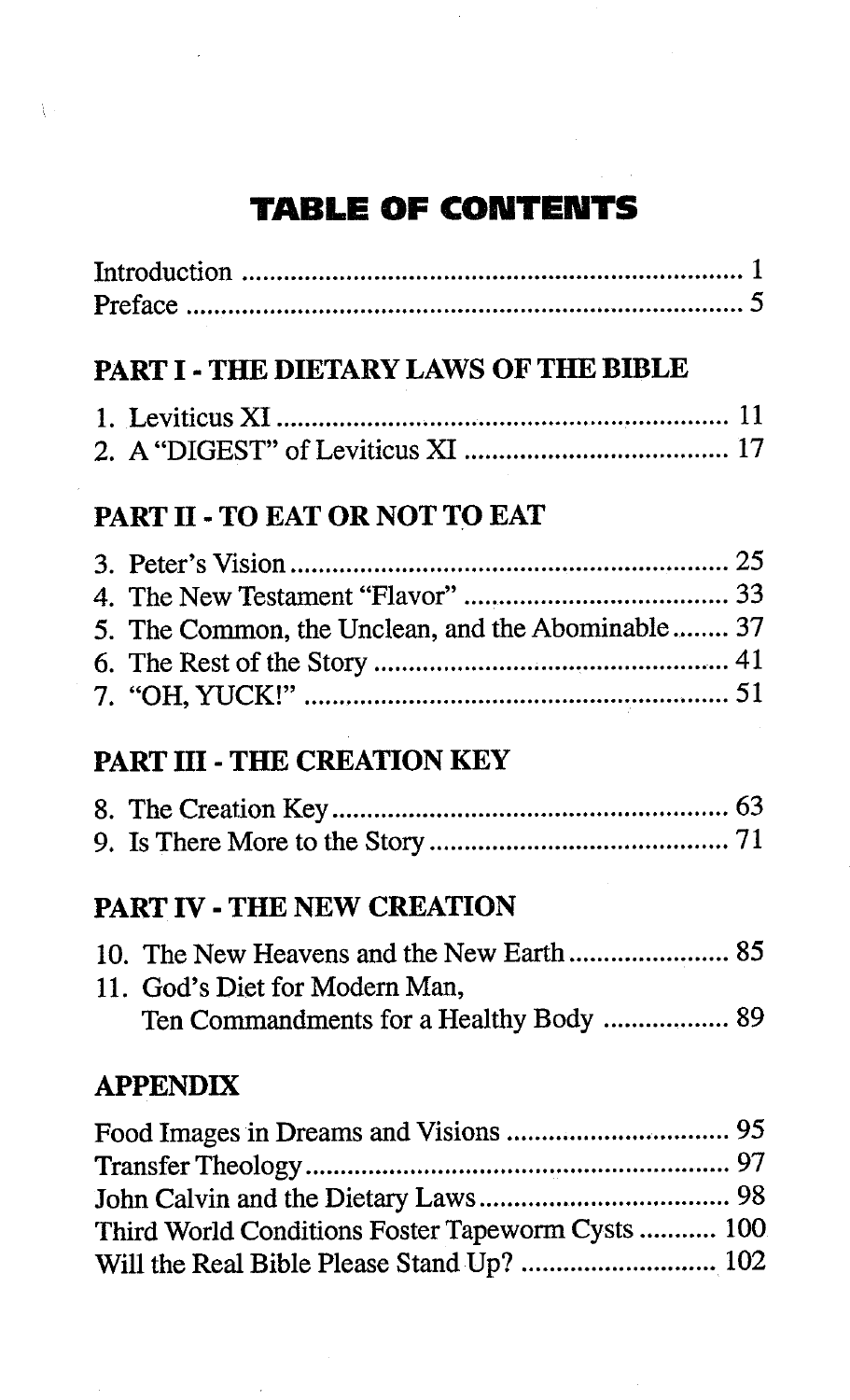#### **INTRODUCTION**

 $\mathbf{1}$ 

The Bible clearly places salvation beyond attainment by any manner of works-righteousness or law-keeping: "For by grace are you saved through faith, and that not of yourselves, it is the gift of God, not of works, lest any man should boast" (Ep.2:8-9). Yet in the same breath we are told that: "we are his workmanship, created in Christ Jesus unto good works, which God has before ordained that we should walk in them"(Ep.2: I0).

Both salvation and good works are possible only because of the work of God the Holy Spirit within us: He regenerates our spiritually dead souls (Titus 3:5,6) and causes us to walk in His statutes (Ezek.36:25-27)-"It is God who works in you both to will and to do of His good pleasure"(Phi1.2:13).

Jesus made it clear that if we love Him we will keep His commandments (Jn.14:15), and His commandments are not burdensome (I In.5:3), and that this is of extended temporal duration: "Do not think that I have come to destroy the law or the prophets. I came not to destroy but to fulfill. For truly I say to you, Till heaven and earth pass away, not one jot or tittle shall in any way pass from the law until all is fulfilled. Therefore, whoever shall break one of these commandments, the least, and shall teach men so, he shall be called the least in the kingdom of Heaven, and whosoever shall do and teach them, the same shall be called great in the kingdom of heaven" (Mt.5:17-19).

This means that every single law of the Older Covenant continues to be valid and is intended to be obeyed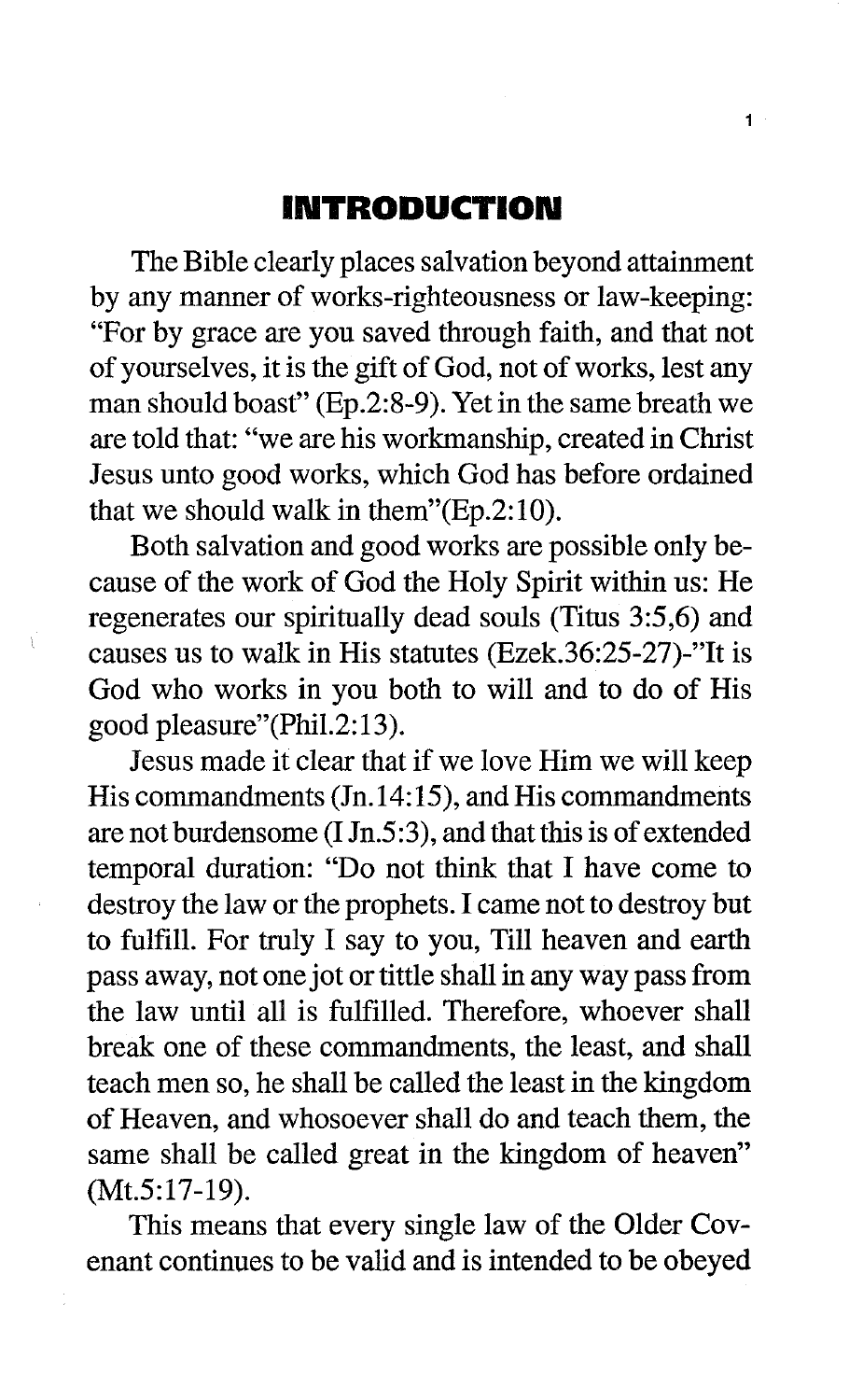by the New Covenant church unless it is directly abrogated in the scriptures of the New Testament, implied by apostolic example, or by valid inference made obsolete. The book of Hebrews, in its many references to the Older Covenant form of worship, indicates that the former system composed of shadows and types of heavenly things, has been superseded by Christ the very object of that imagery, for He is "the Mediator of a better covenant"(Heb.8:6). The imagery, the ceremonies, the priesthood, and the temple itself all pointed ahead to the divine High Priest, the Lord Jesus Christ. Hebrews 8:5, quoting Ex.25:40: "See that you make all things according to the pattern shown you in the mountain," tells us that those priests of old and the system in which they labored, which included the pattern of the tabernacle, served "as example and shadow of heavenly things." The writer goes on at length in this vein: "Now that which decays and becomes old is ready to vanish away" $(8:13)$ ; the old tabernacle was until the time of reformation (9: I-10); these were expendable patterns of heavenly things  $(9:23)$ ; and the ceremonial law was a shadow of good things to come  $(10:1)$ . Jesus Christ was the realization of all these images, having fulfilled them in His sinless life on earth, substitutionary blood atonement, bodily resurrection and ascension, and messianic reign over all creation from Heaven until the last day (He.l0:l0-13). Today the ceremonial laws of Israel are "out of gear," no longer observed on earth by man, but eternally exercised in heaven (He.7:25). In this way, and in this way alone, they have abiding validity (Mt.5:18).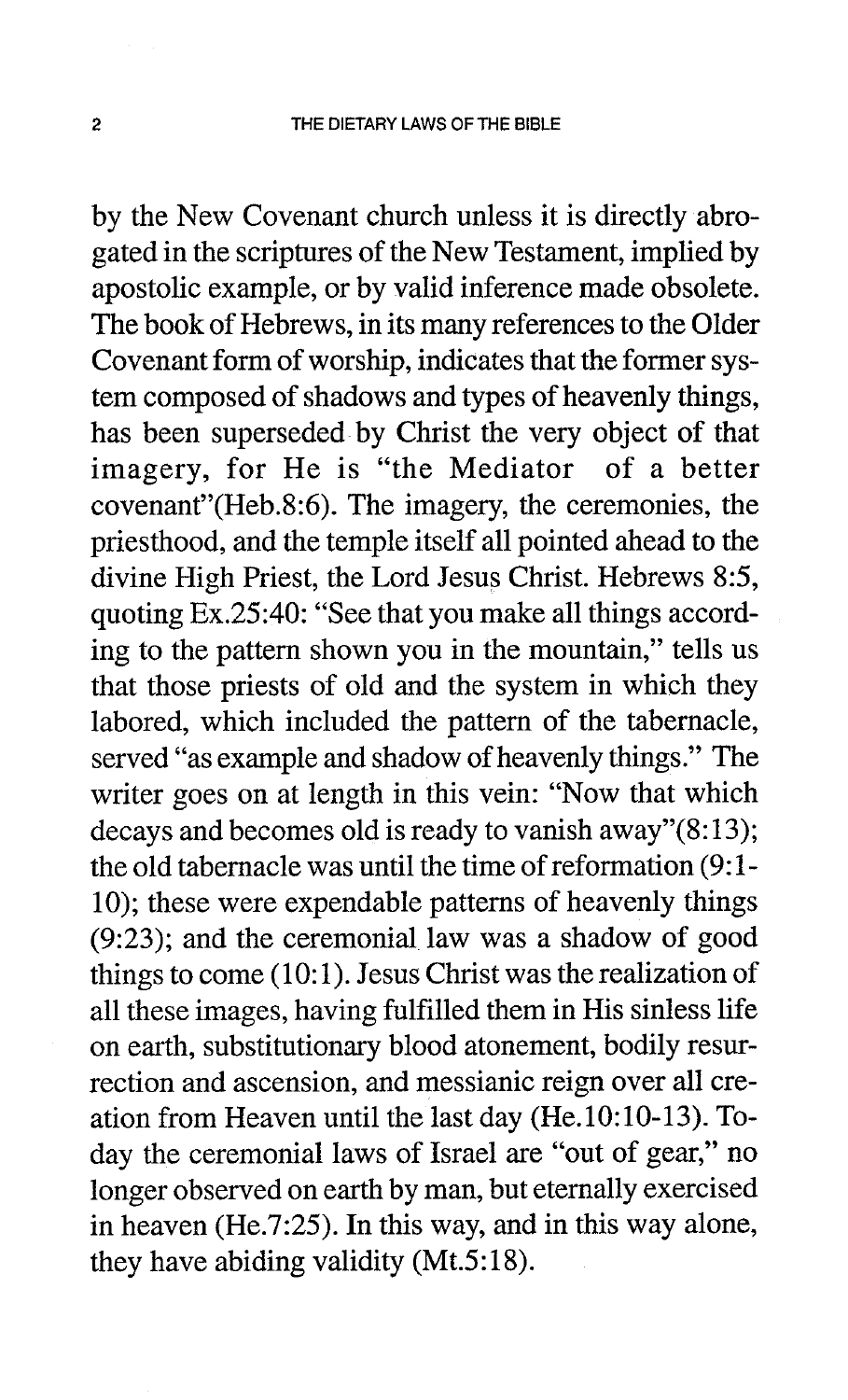"Out of gear" also are those laws of various particulars of Israel's life as God's covenant people, laws of territorial inheritance (Nu.34), now broadened for the New Israel of God to include the whole earth (Mt.5:5); the sign of covenant admission, circumcision, being replaced by baptism (Co1.2:11 -12), and covenantal-lifemaintenance, the Passover (Ex.12:1ff), being replaced by the Lord's Supper (Lu.22:14-20; I Cor.5:7); and the special holy days and ceremonial sabbaths, being fulfilled by Christ and coalesced into ONE holy day, the Lord's Day, which is the first day of the week (In.20:19) and patterned on the creation sabbath or day of rest (Gen.2:1-3), now a time-monument to Christ's having established the new creation day of eternal rest for all those who rest in Him from their labors (He.4:9,lO).

The Older Covenant gave way to the new at the cross in principle, and, as a practical matter, in 70 A.D. at the fall of Jerusalem which signaled an historic culmination of the Jewish kingdom with the destruction of the temple. And thus, there is a great divide of the old from the new.

It is the view of this book, contrary to popular belief and general ignorance, that while any ceremonial aspect there may have been to the dietary laws of the Old Testament has ceased with the demise of the nation Israel, those laws are still valid today for all men in all nations (and particularly for Christians), being an inseparable part of God's creation-law-order. These dietary laws constitute God's prescribed health-menu, and in the keeping of them is great reward; good health and longevity, all of which are effective in a more strenuous proclama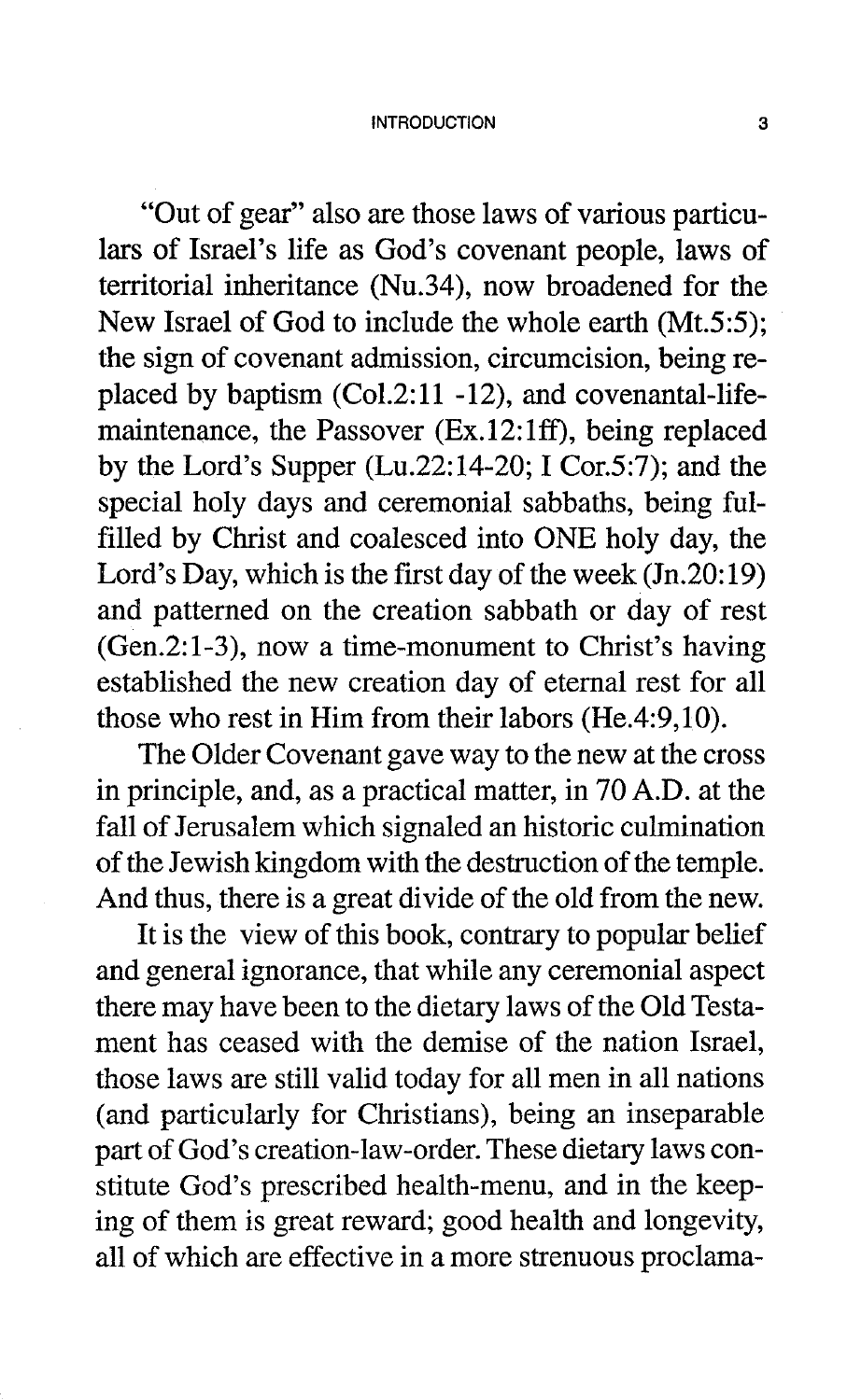tion of the Gospel and its resulting worldwide planting of His righteous kingdom.

Give it a hearing, and see if you won't agree that there stands a very formidable prima-facie case for the continuing validity and observation of the dietary laws today.

Here's to your health!

Vic Lockman, Yreka, Ca. 1997

4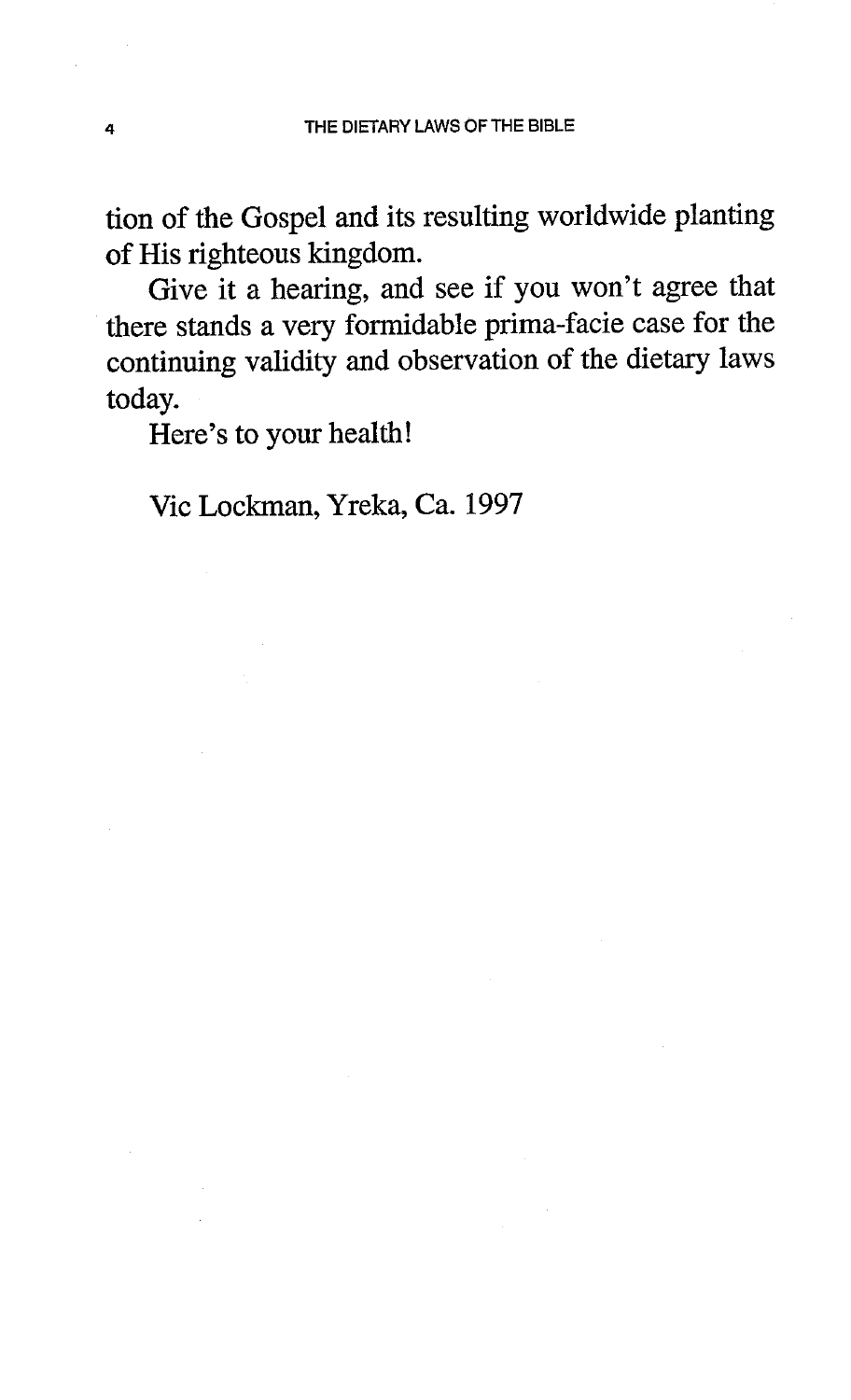#### PREFACE

This book has roots reaching back many years in my Christian life, to the time when I came under the teaching of R. J. Rushdoony for a period of four years as he was giving a series of lectures which were later to become published as THE INSTITUTES OF BIBLICAL LAW, VOLUME I (1973). His itemization of the health and dietary laws of the Old Testament, along with explanations of why certain things are or are not unhealthy was extremely enlightening. His simple and sound interpretation of Peter's vision in Acts X made it all too apparent that most Christians were badly mistaken in believing that the dietary laws were abrogated along with the ceremonial laws of Israel at the advent of the New Covenant era. Rushdoony's outline of the health laws organizes those precepts very logically, and below I have abbreviated his outline and combined some of its points.

1.The eating of blood is forbidden; the animal cannot be strangled; it must be bled (Lev. 17:10-14; 19:26; Ac. 15:20). Consumption of animal fats are also forbidden (Lev. 7:23,25).

2. Dead, unbutchered animals are forbidden fare (animals that die on their own- Deut. 14:21). Also forbidden is the flesh of any animal tom by wild beasts (Ex.22:31).

3. Most scavenger quadrupeds, birds, fish, and insects are prohibited, as well as scavenger organs which clear the body of impurities (Lev.3:9-11).

4. Carnivorous animals are forbidden food.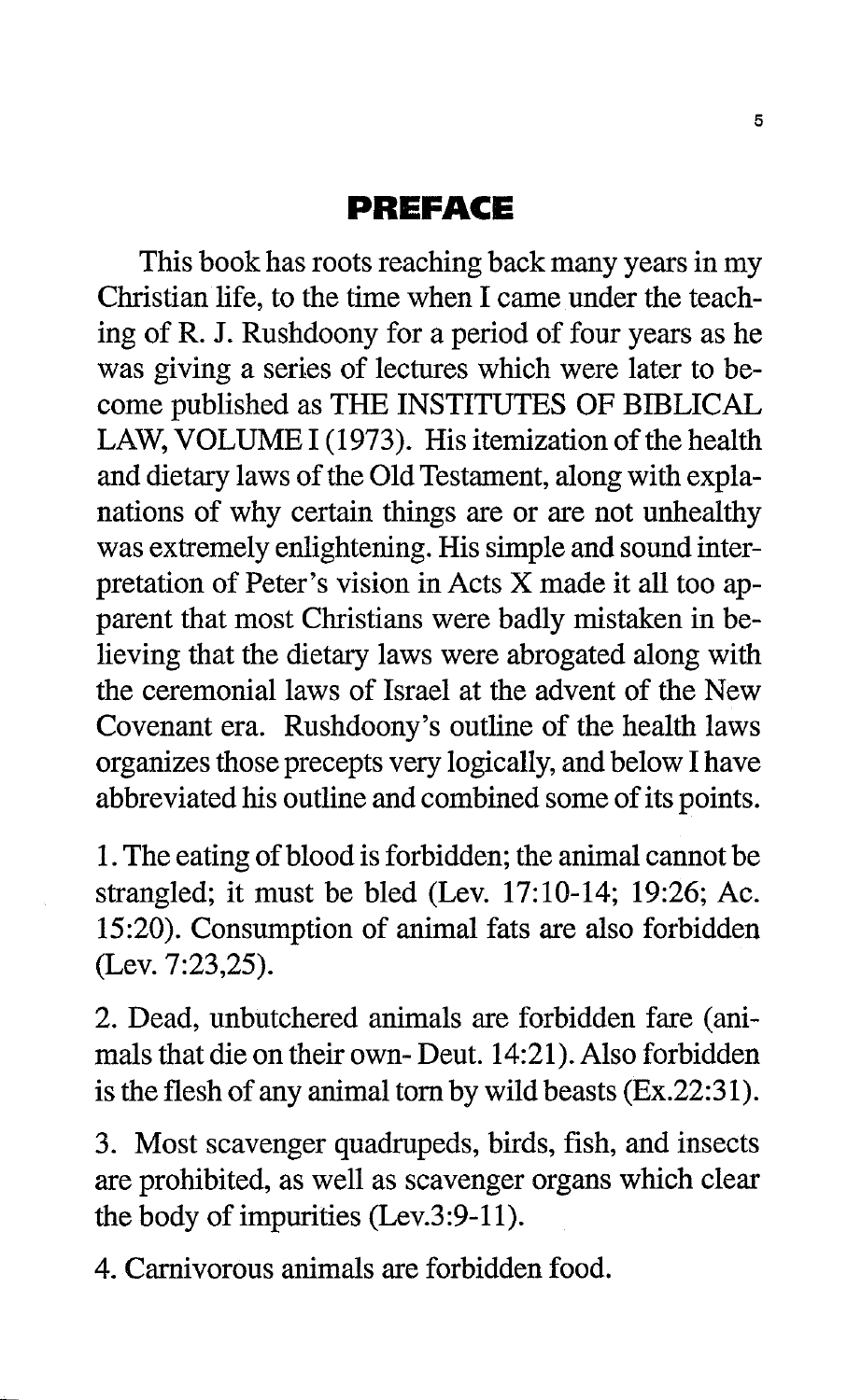5. Herbivorous animals are allowed, unless they neither chew the cud nor divide the hoof (the horse). Also allowed are grain feeding birds.

6. Most insects, with the exception of certain (multistomached) locusts or grasshoppers are forbidden (Lev. 11:22; Mt. 3:4).

7. No legislation is given respecting fruits, grains, eggs, and vegetables; hence they are fit for human consumption, unless, in the case of animal products (eggs, milk, cheese), they are derived from unclean beasts. Mushrooms (fungi) are forbidden because they are not seedbearing plants (Gen.1:29).

8. The terms of division are clean, common, and unclean, the latter flesh condemned as an abomination.

9. All foods and liquids left in uncovered vessels in the vicinity of a dying or dead person are forbidden (Nu. 19:14,15).

10. It is forbidden to boil a kid in its mother's milk (Ex. 23:19; 34:26; De.14:21).

11. Wine, in moderation, may be part of the diet (I Tim. 5:23).

12. Human waste is to be buried outside the camp (Deut. 23:12,13).

13. Quarantine (a means of isolating disease) is required (Nu.5:2-4).

God so loved the natural world that he created it with its very own sanitation crew, the unclean animals, many of which dispose of dead carcasses, dung, and other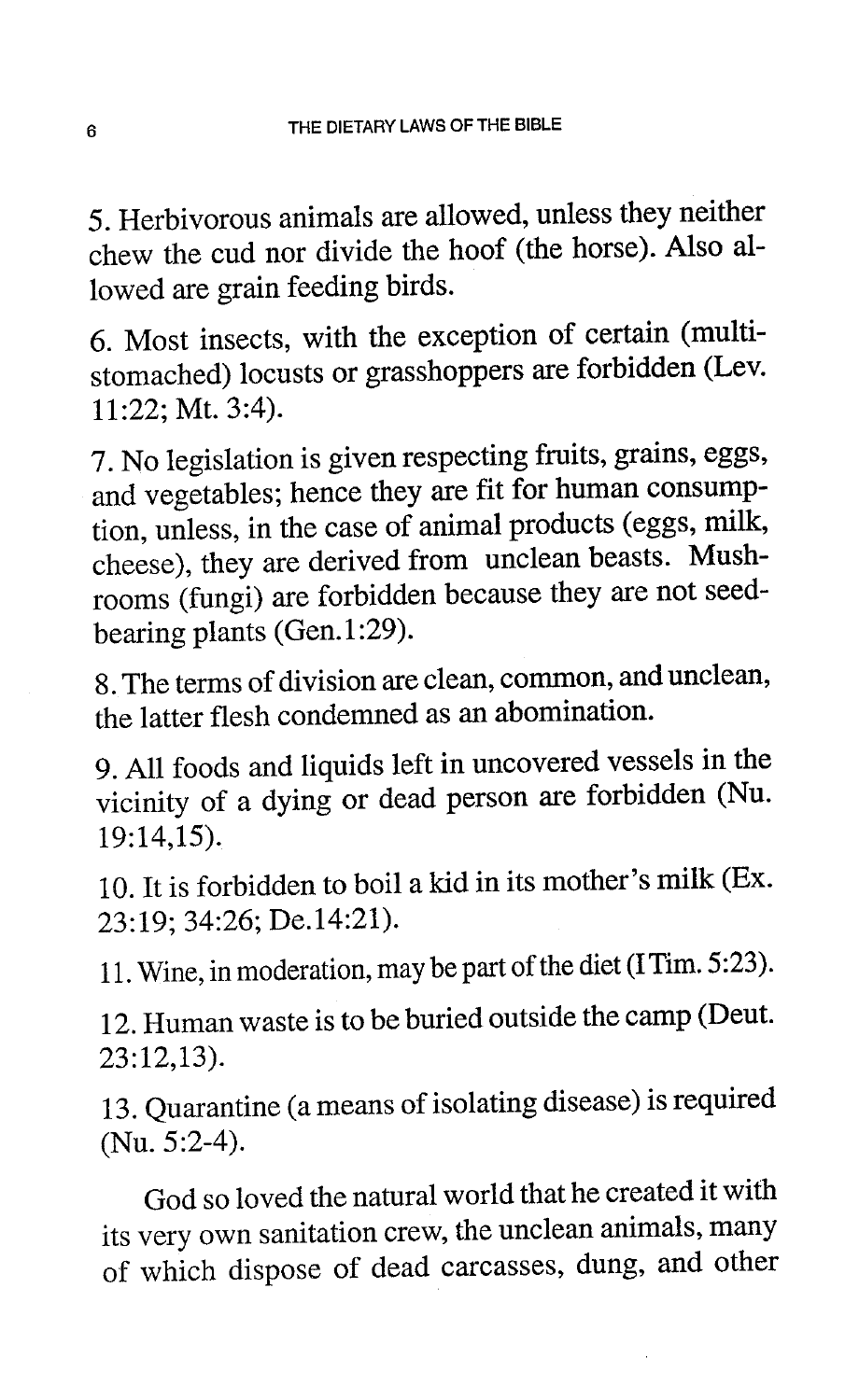#### PREFACE

impurities. God loved mankind in that he gave us scientifically sound laws of sanitation, hygiene, and diet far in advance of man's own developing disciplines along these lines. Thousands of years before Pasteur, God instructed Israel in the ways of sanitation and health, so that even in the days of relatively primitive knowledge and medicine, these laws would go far along the path of preventive medicine and longevity. Yet, even in our own day, there are still cultures that disobey God's simple laws of health, to their own harm.

Secondly, I am indebted to the Rev. Elmer A. Josephson, whose book GOD'S KEYTO HEALTH AND HAP-PINESS (1962), came into my hands shortly after my Rushdoony encounter. Mr. Josephson stated the whole concept in a very serious and loving way, and answered the questions of the critics. This was all encompassed in an evangelical approach.

I am also grateful to numerous other Christians, whose views, both pro and con on this subject, have had an influence on my thinking and apologetic method.

Recognizing that all things were made by, through, and for our Lord and Savior Jesus Christ, I credit Him, in whom reside all the treasures of wisdom and knowledge, for what measure of truth is contained in this little book. I pray God's blessings on the contents of this book so far as they accurately reflect His will for our lives.

Go ahead now, imitate the faithful Bereans to see if these things are so.

-VIC LOCKMAN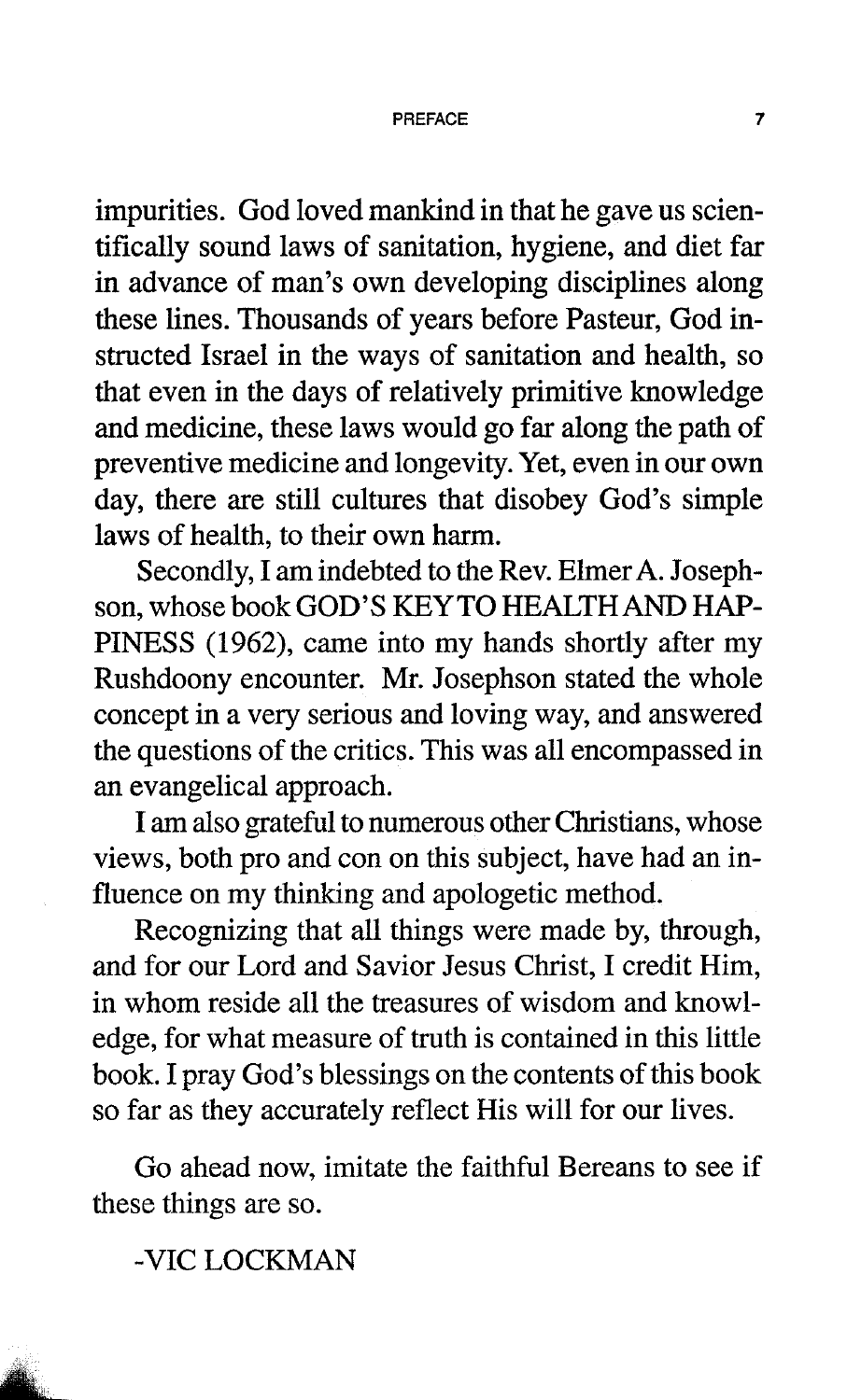# PART I

# THE DIETARY LAWS OF THE BIBLE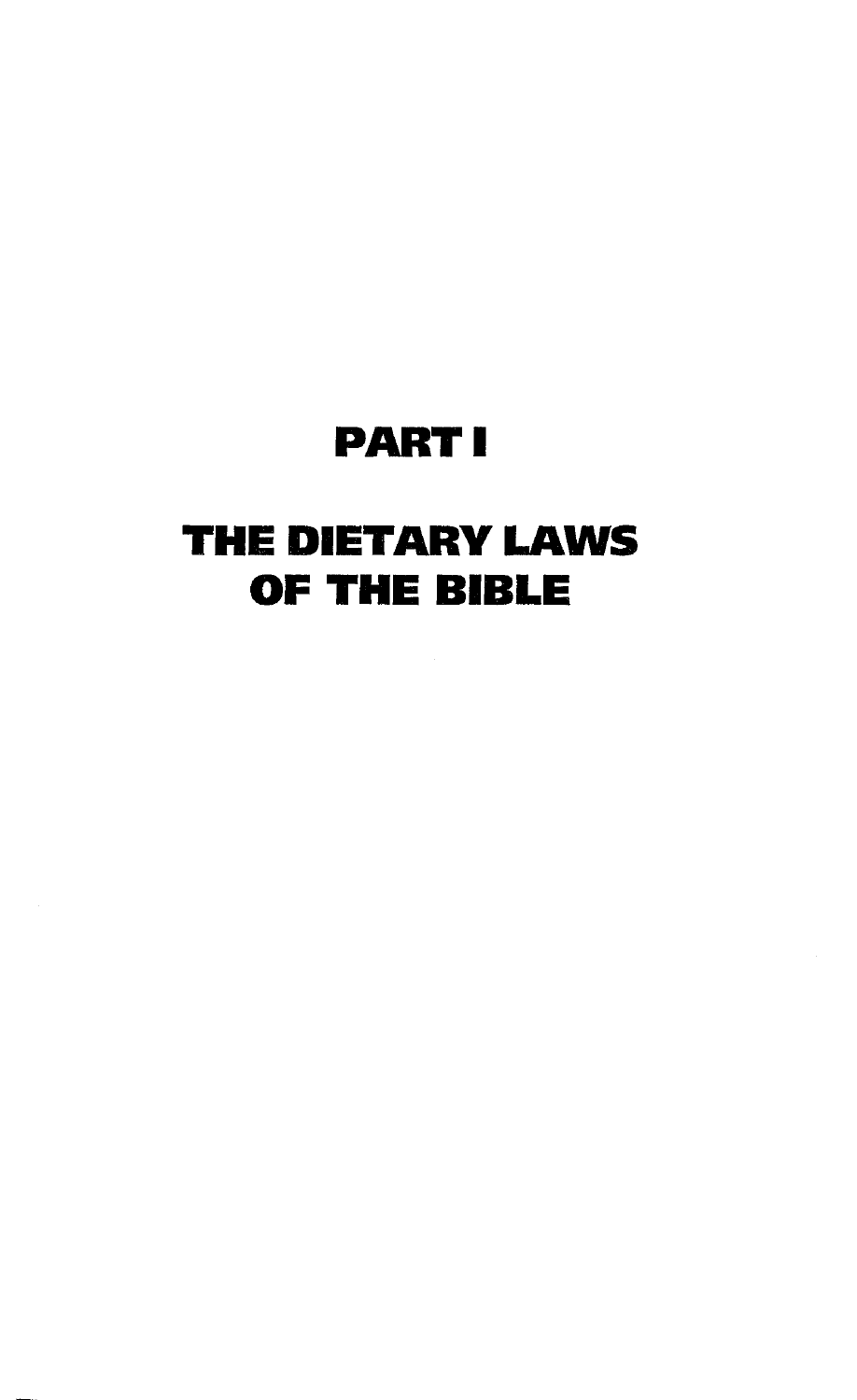# 1 **CODIS DIETARY LAWS**

Leviticus was the first book that Jewish children used to study in the Synagogue. Today it is more likely to occupy last place, or none at all, in the church's preference for reading or study. Regulations for sacrifice and uncleanness hold little interest for modern man. It is therefore not surprising that few modems know anything of the dietary laws of Leviticus XI and Deuteronomy XlV. Hopefully, what follows in this book will revive a healthy interest in those ancient, but still very necessary laws of God.

#### **LEVITICUS XI**

1 And the LORD spoke to Moses and to Aaron, saying to them,

2 Speak to the sons of Israel, saying, These are the animals which you shall eat among all the animals that are in the earth.

3 Whatever divides the hoof, and is cloven-footed, chewing the cud, among the animals, that you shall eat.

4 Only, you shall not eat these of them that chew the cud, or of them that divide the hoof: the camel, for he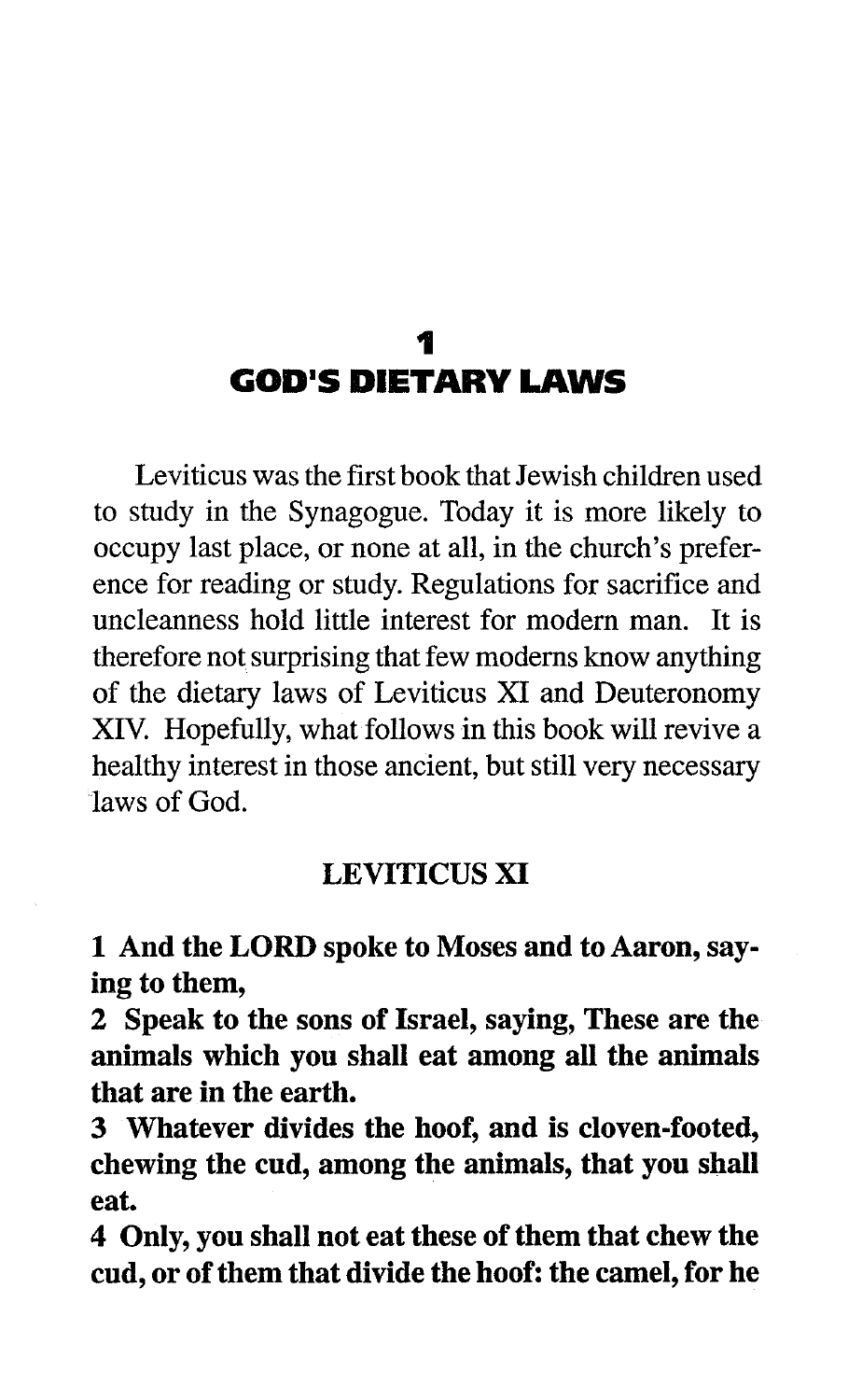chews the cud but does not divide the hoof; he is unclean to you.

5 And the coney, because he chews the cud but does not divide the hoof; he is unclean to you.

6 And the hare, because he chews the cud but does not divide the hoof; he is unclean to you.

7 And the swine, though he divides the hoof and is cloven-footed, yet he does not chew the cud; he is unclean to you.

8 You shall not eat of their flesh, and you shall not touch their dead body. They are unclean to you.

9 These you shall eat of all that are in the waters: whatever has fins and scales in the waters, in the seas, and in the rivers, them you shall eat.

10 And all that have not fins and scales in the seas, and in the rivers, and all that move in the waters, and of any living thing that is in the waters, they shall be an abomination to you.

11They shall even be an abomination to you. You shall not eat of their flesh, but you shall have their carcasses in abomination.

12Whatever has no fins nor scales in the waters shall be an abomination to you.

13 And you shall have these in abomination among the fowls. They shall not be eaten, they are an abomination: the eagle, and the black vulture, and the bearded vulture,

14 and the kite, and the falcon, according to its kind; 15 every raven according to its kind;

16 and the ostrich, and the great owl, and the gull,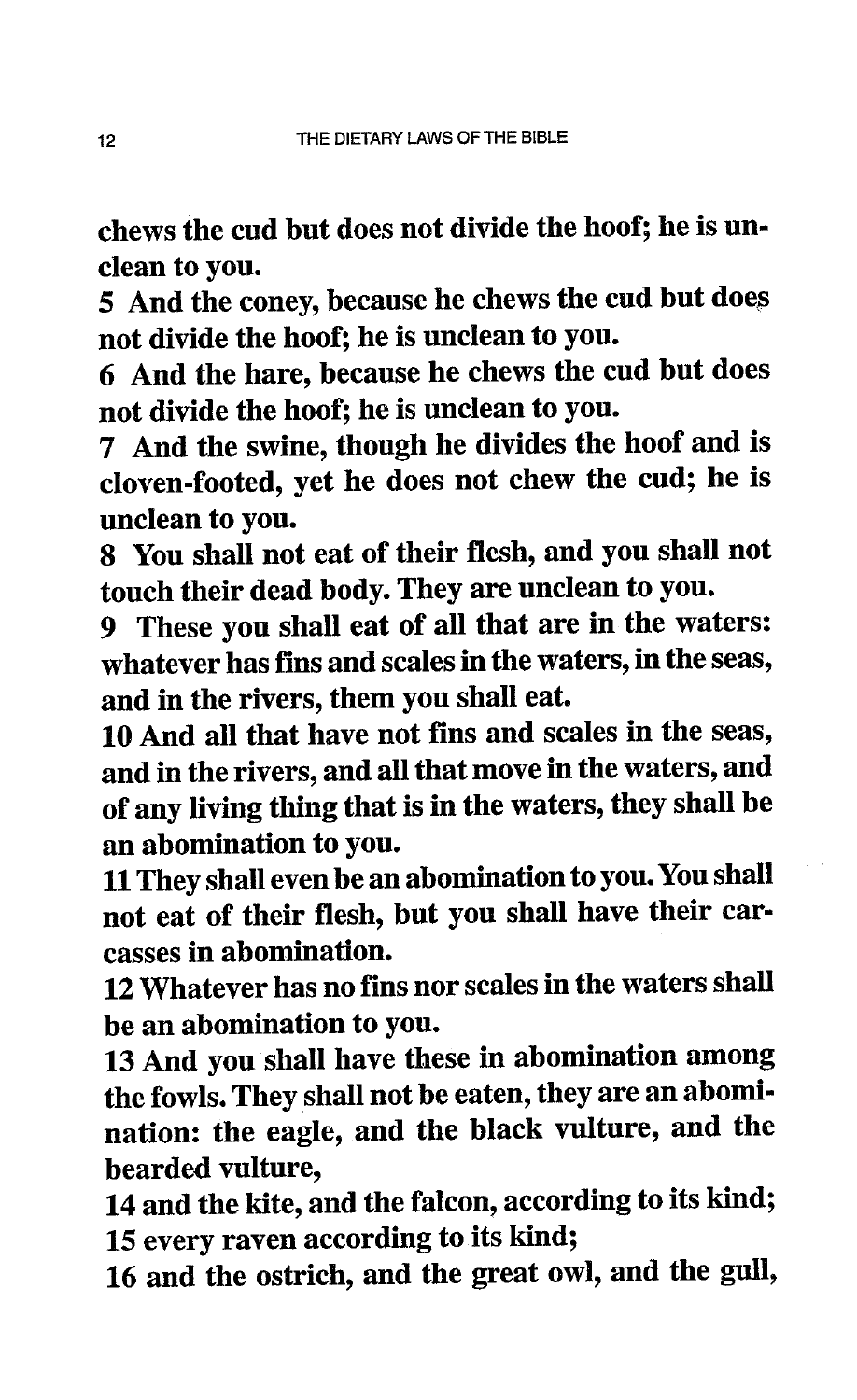and small hawks,

17 and the little owl, and the cormorant, and the eared owl;

18 and the barn owl, and the pelican, and the owlvulture;

19 and the stork, the heron according to its kind, and the hoopoe, and the bat.

20 Every flying swarming creature going on all four, it is an abomination to you.

21 Yet you may eat these of any flying swarming thing that goes on all four, those which have legs above their feet, to leap with on the earth.

22 You may eat these of them: the locust after its kind, and the bald locust after its kind, and the long horned locust after its kind, and the short horned grasshopper after its kind.

23 But every other flying swarming thing which has four feet shall be an abomination to you.

24 And you shall be unclean for these. Whoever touches their dead body shall be unclean until evening. 25 And whoever carries the carcass of them shall wash his clothes and be unclean until the evening;

26 even every living thing which divides the hoof, and is not cloven- footed, nor chews the cud, they are unclean to you. Everyone that touches them shall be unclean.

27 And whatever goes on its paws, among all the living things that go on all four, those are unclean to you. Whoever touches their dead body shall be unclean until the evening.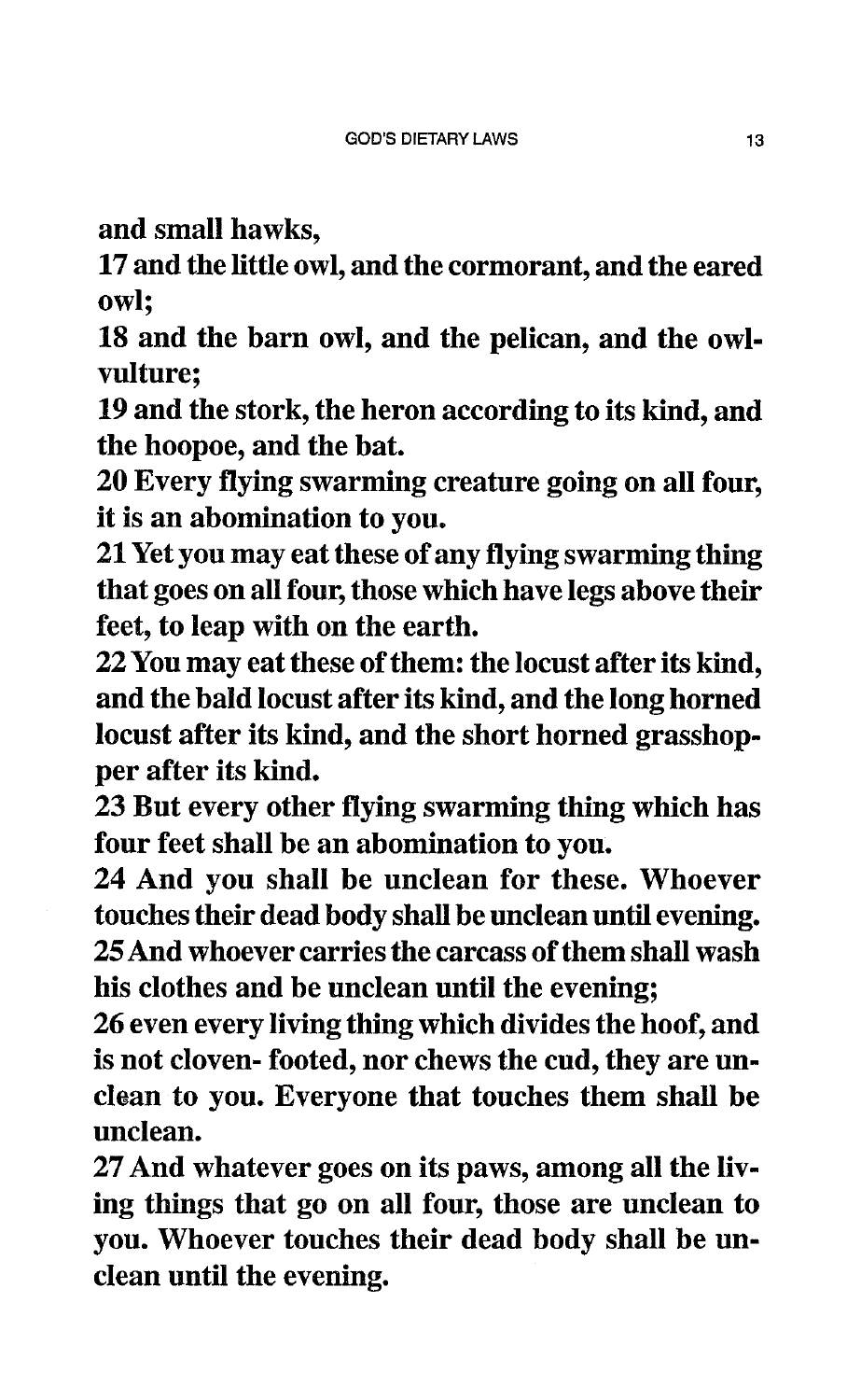28 And he that carries their dead bodies shall wash his clothes and be unclean until the evening. They are unclean to you.

29 These also shall be unclean to you among the swarming things that swarm on the earth: the weasel, and the mouse, and the great lizard after its kind; 30 and the gecko, and the monitor, and the lizard, and the sand lizard, and the brown owl.

31 These are unclean to you among all that swarm. Whoever touches them when they are dead shall be unclean until the evening.

32 And whatever shall fall on any of them when they are dead, shall be unclean, whether any vesselof wood, or clothing, or skin, or sack; whatever vessel in which work is done, it must be put into water, and it shall be unclean to the evening. So it shall be cleaned.

33 And any earthen vessel in which any of them falls, whatever is in it shall be unclean. And you shall break it.

34 Of all food which may be eaten, that on which such water comes shall be unclean. And all drink that may be drunk in every such vessel shall be unclean.

35 And every thing on which any part of their dead body falls shall be unclean; whether it is the oven, or ranges for pots, they shall be broken down. They are unclean and shall be unclean to you.

36 But a fountain or pit, in which there is a collection of water, shall be clean. But that which touches their dead body shall be unclean.

37 And if any of their dead body falls on any sowing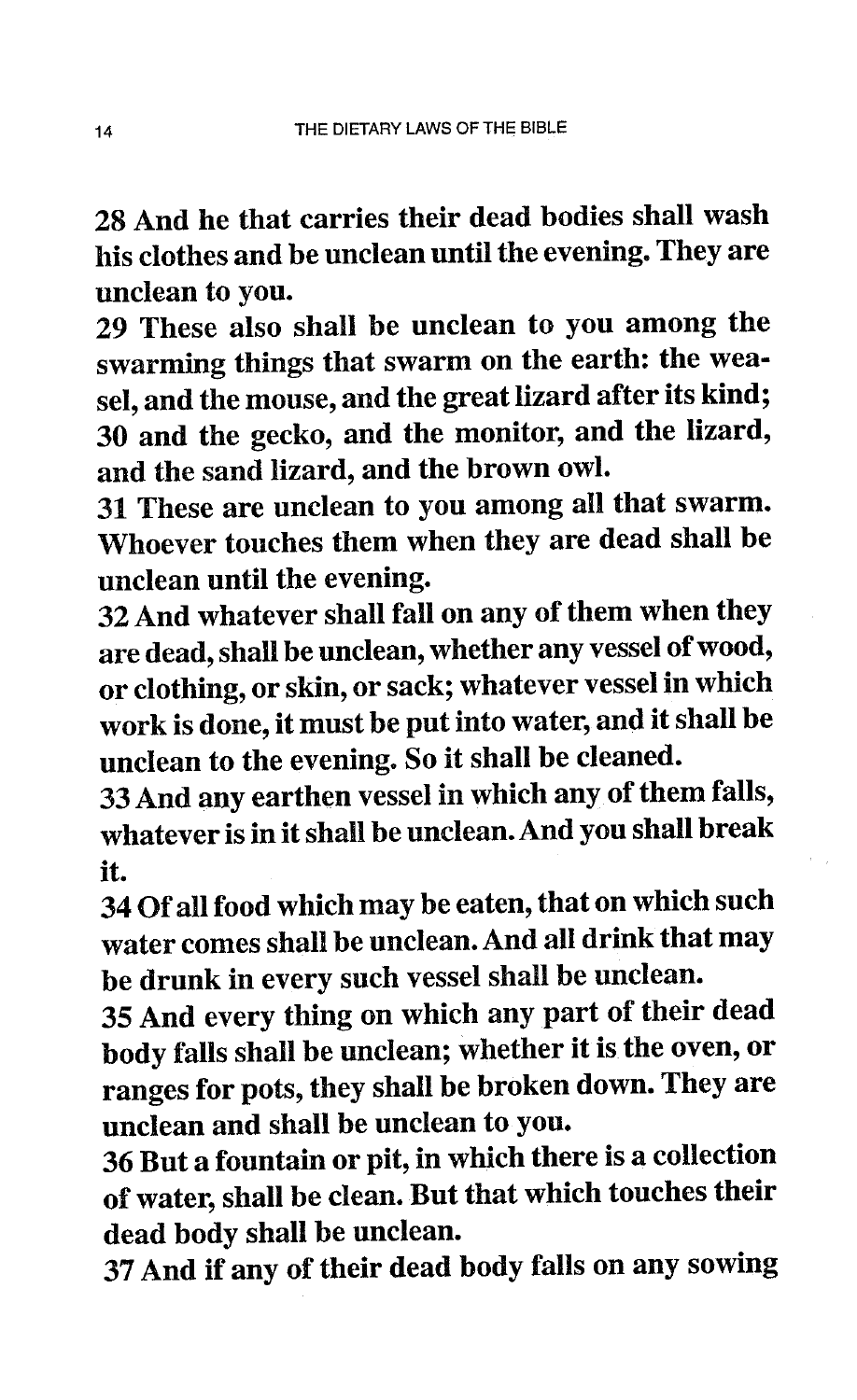seed which is to be sown, it shall be unclean.

38 But if any water is put on the seed, and any part of the dead body falls on it, it shall be unclean to you.

39 And if any animal among those you may eat dies, he that touches its dead body shall be unclean until the evening.

40 And he that eats of its dead body shall wash his clothes and be unclean until the evening. He also that carries its body shall wash his clothes and be unclean until the evening.

41 And every swarming thing that swarms on the earth shall be an abomination. It shall not be eaten.

42 Anything going on its belly, and any going on all four, and all having many feet, even every swarming thing that swarms on the earth, you shall not eat them. For they are an abomination.

43 You shall not defile yourselves with any swarming thing that swarms, neither shall you make yourselves unclean with them, so that you should be defiled by them.

44 For I am the LORD your God, and you shall sanctify yourselves, and you shall be holy, for I am holy. Neither shall you defile yourselves with any kind of swarming thing that swarms on the earth.

45 For I am the LORD who brings you up out of the land of Egypt, to be your God. You shall therefore be holy, for I am holy.

46 This is the law of the animals, and of the fowl, and of every living creature that moves in the waters, and of every creature that swarms on the earth,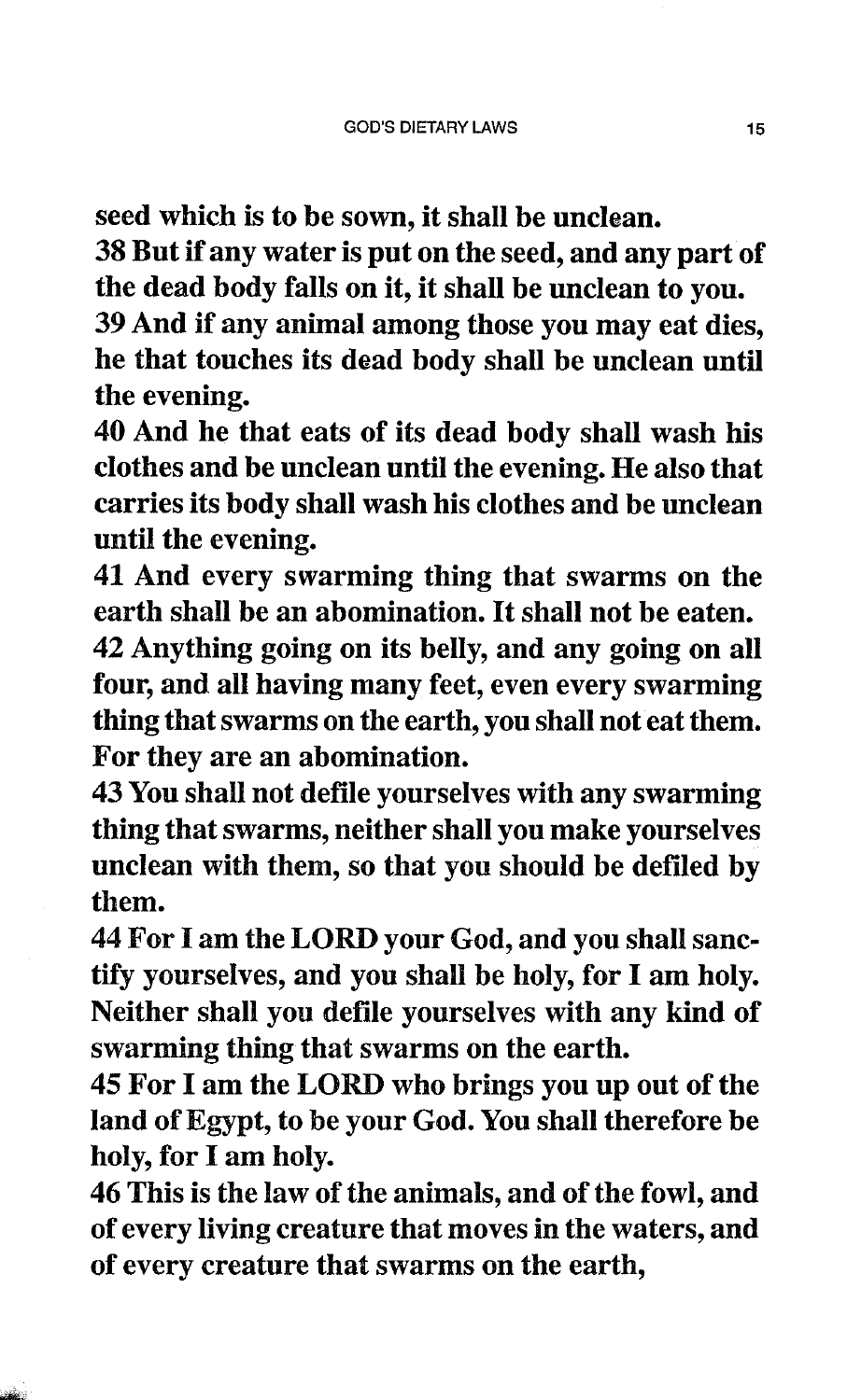## 47 to make a difference between the unclean and the clean, and between the beast that may be eaten and the beast that may not be eaten.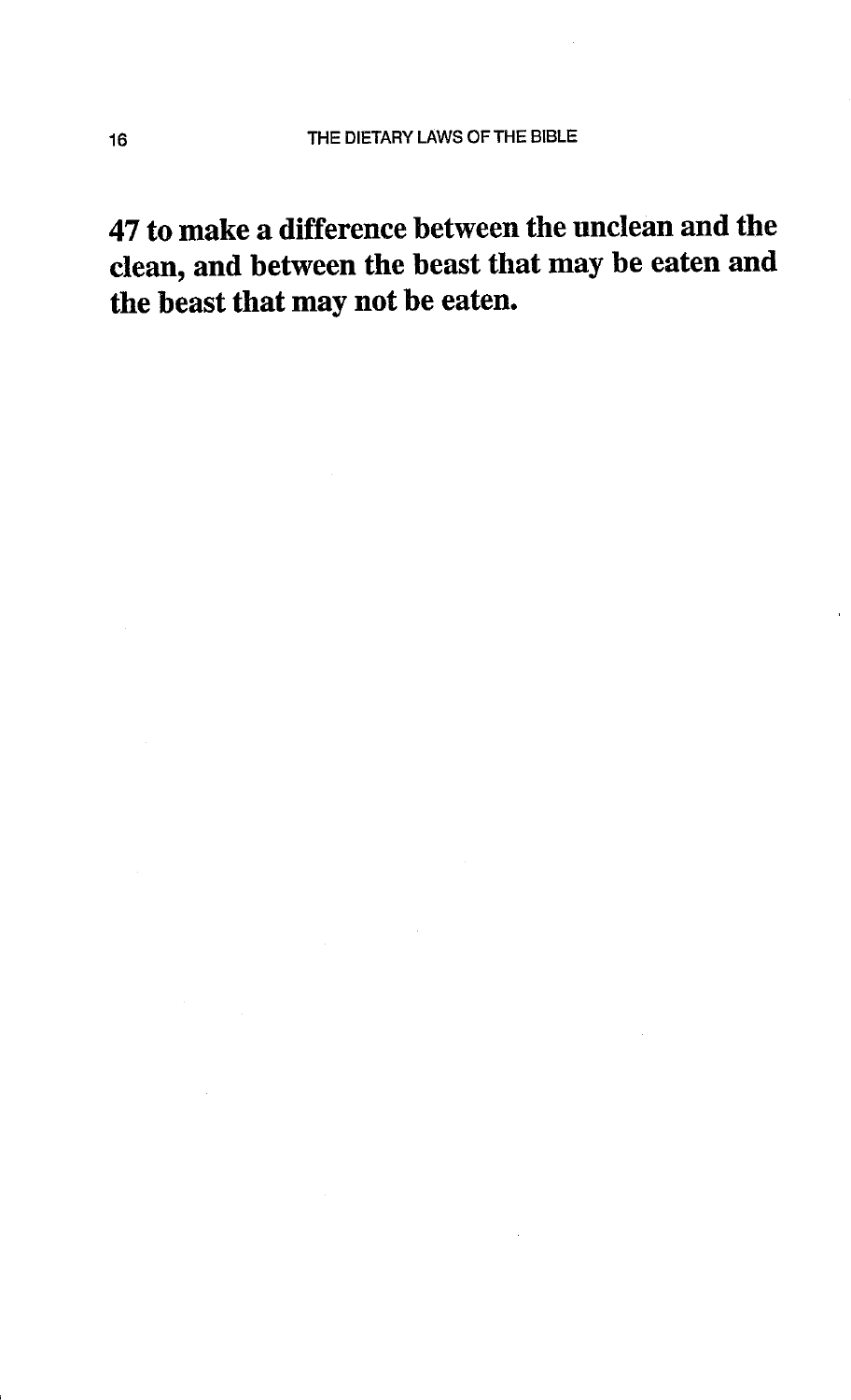# 2 **A 66DIGEST" OF LEVITICUS XI**

"The LORD spoke to Moses and to Aaron" (vs.1), that is, He spoke to both the CIVIL and the ECCLESIASTI-CAL rulers in Israel. Here is an initial indication of the wholeness of life involved.

Jamieson, Fausset, & Brown, in their commentary, say that, "These laws, therefore, being subservient to sanitary as well as religious ends, were addressed to both Moses and Aaron." These commentators further discuss the unhealthy and diseased condition of many unclean animals, citing Whitlaw's Code of Health (pg.9). They note that animals which both chew the cud and part the hoof have been favored in most countries, though ob-· served most carefully by the people who were favored with the promulgation of God's law. They identify the swine as a filthy, foul-feeding animal.

The dietary laws, standing first in the general precepts of clean and unclean, are, in accordance with the Hebrew division of the animal kingdom, listed under four main headings: (1) the quadrupeds, or land animals, (2) the water animals, (3) the birds of the air, and (4) the swarming things. These are pretty much classifications based on the habitat and general activity of the creatures. For instance, bats are found listed among birds. Modem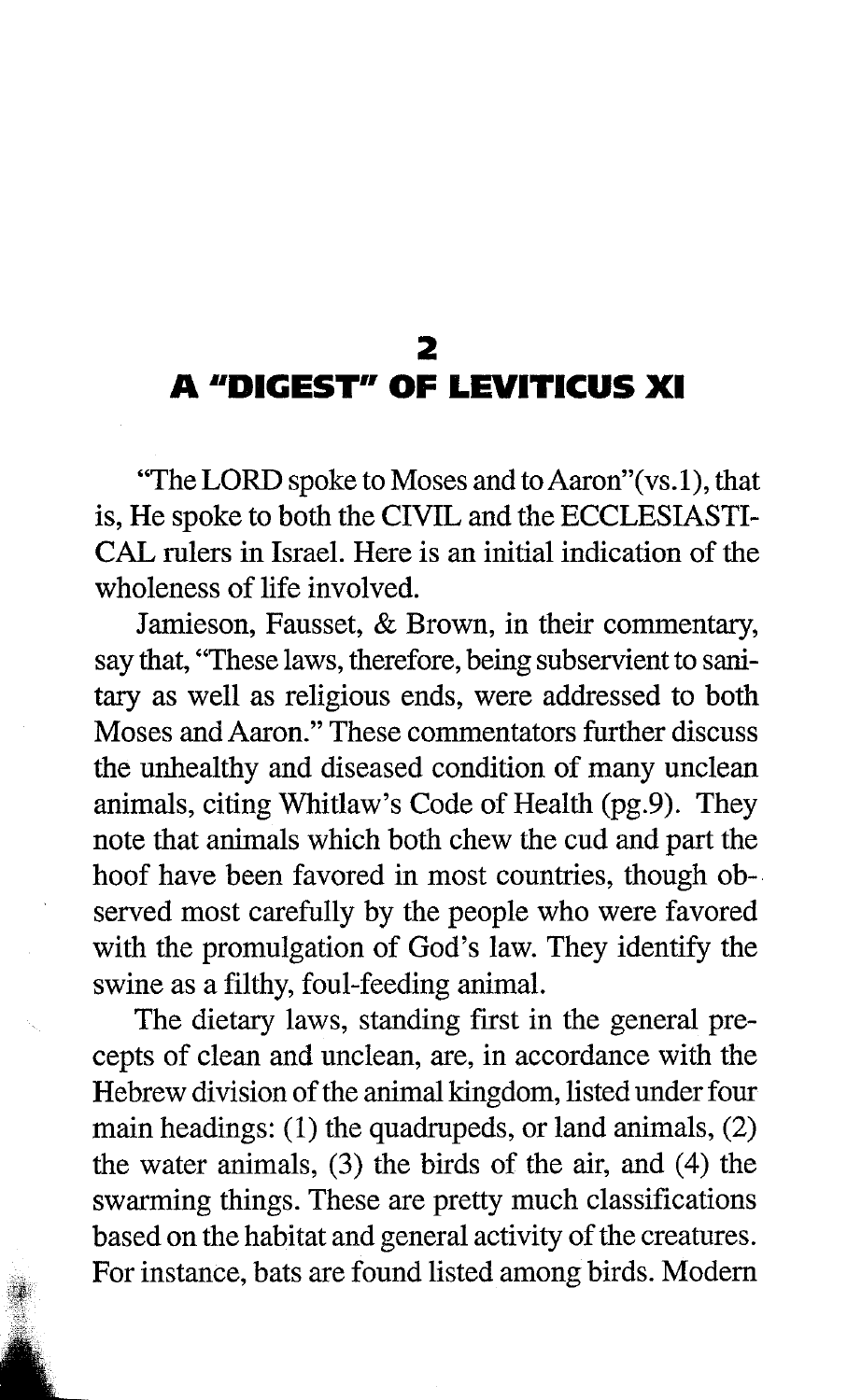classifications are, of course, of different divisions and are further broken down into class, order, family, genus, and species, and these contain subdivisions as well.

The important division that cuts through all classes is that of clean and unclean. These distinctions, based on the physical and dining habits as well as the digestive systems of the animals, may be summarized as follows.

LAND ANIMALS: those that chew the cud (having a complex digestive system) and completely divide the hoof or foot (beneath as well as above) are clean. Those that have a simple digestive system and do not completely divide the hoof or foot, such as horses, are unclean.

WATER ANIMALS: those having both fins and scales are clean. It is overlapping scales that qualify and not separated or spiny plates or ridges that leave the skin exposed. All else are declared unclean.

BIRDS OF THE AIR: those not prohibited are the grain eating birds, and those listed as forbidden are carnivorous birds of prey and scavengers.

SWARMING THINGS: this is a large collection of various creatures, such as insects, small rodents, reptiles, etc., and they are identified by name rather than physical characteristics. Swarmers are to be found on land, in the sea, and in the air. Mostly these are unclean. A surprising exception is four kinds of locust or grasshopper (vs.21-23), which incidentally, have a complex diges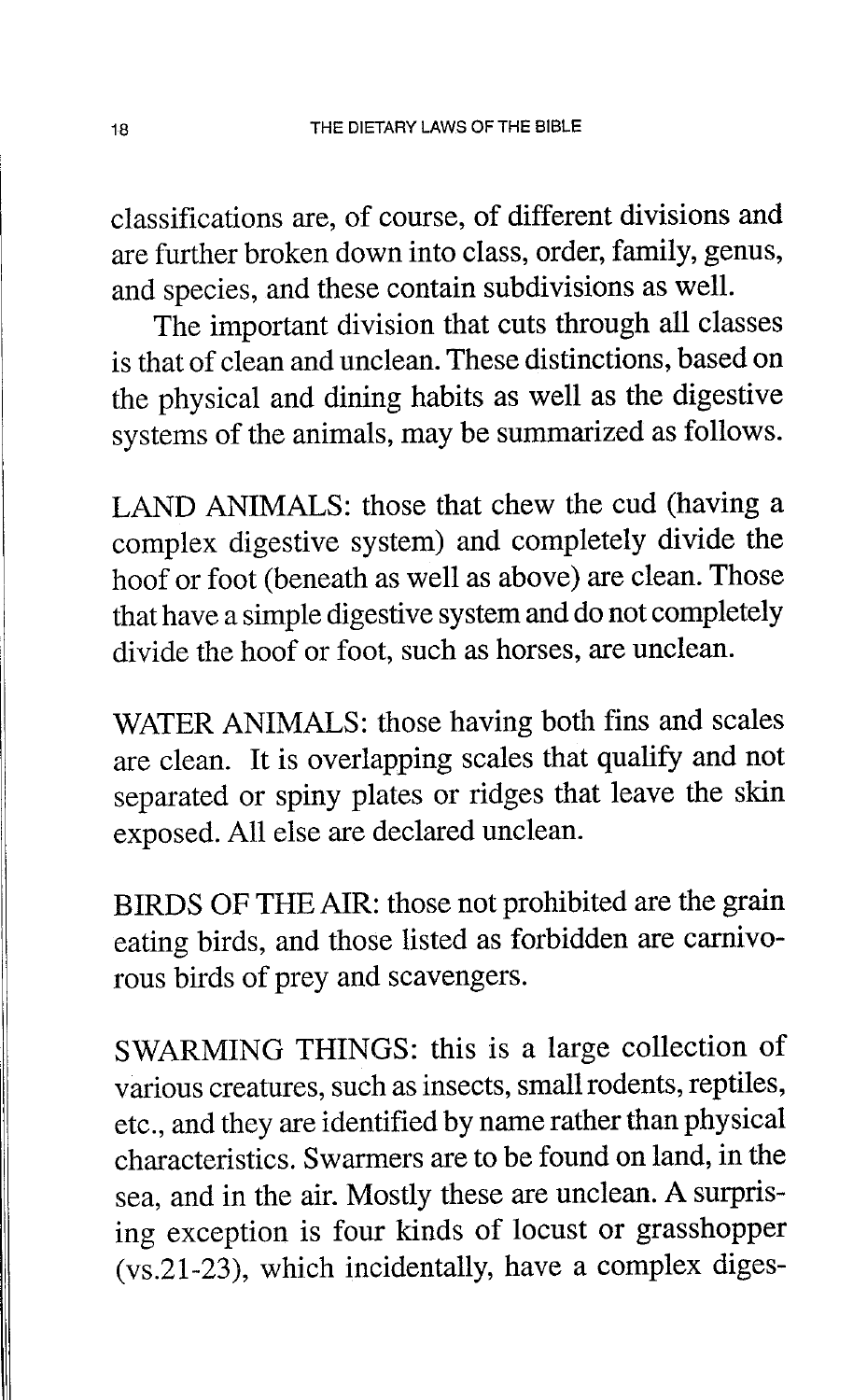tive system.

In general, it may be said that the unclean animals are those which are in direct contact with their environment and the parasites therein (paws, no scales, etc.), possessing a simple digestive system that works rapidly and does not break down the food very well, and those creatures which are scavengers or beasts of prey.

The book of Leviticus continues to discuss uncleanness in other areas of life; childbirth (Chapter 12), diseases (chapter 13), and body-discharges, none of which are subjects of this study. They are all in the context of ceremonial uncleanness as a barrier to communion with God, but like the dietary laws, they have their roots in the real world of pollution. Keil and Delitzch's Old Testament Commentary ruminates further along these lines, saying, "Ceremonially, all of these things reminded men that in all the processes of life-generation, birth, eating, disease, and death—how everything, even his own bodily nature, lies under the curse of sin (Gen. 3: 14-19), so that the law might serve as a schoolmaster to bring men to Christ."

While denying the undergirding of the dietary laws for any sanitary reasons, Keil and Delitzch nonetheless cannot help but discern their real-world connection: "...the Mosaic law followed the marks laid down by tradition, which took its rise in the primeval age, whose childlike mind, acute perception, and deep intuitive insight into nature generally, discerned more truly and essentially the real nature of the animal creation than we shall ever be able to do, with thoughts and perceptions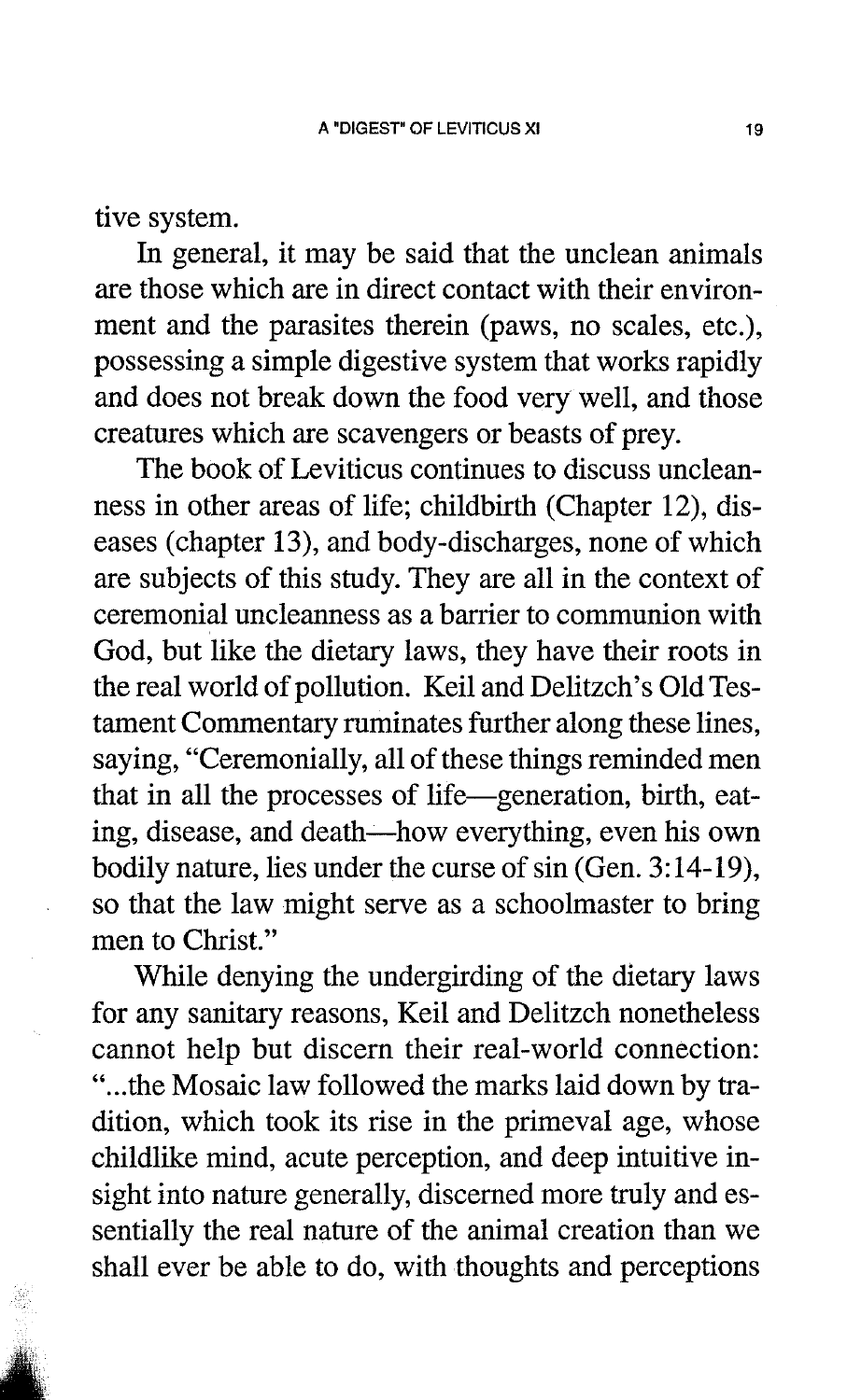disturbed as ours are by the influences of unnatural and ungodly culture." And then in another place: "Hence in all the nations and in all the religions of antiquity we find that contrast between clean and unclean, which was developed in a dualistic form, it is true, in many of the religious systems, but had its primary root in the corruption that had entered the world through sin."

Keil also observes that: "All animals are unclean which bear the image of sin, of death and corruption ...of winged creatures not only birds of prey ... but also marsh birds and others, which live on worms, carrion, and all sorts of impurities" (Keil, Biblical Archeology **II,** pp.118ff).

Even the world's greatest biblical scholars, while denying that any sanitation or health reasons are the basis for the dietary laws, cannot help but expose their own gut-feelings about the unclean creatures in such verbiage as quoted above. Man cannot, in a sense, help but bear witness to the stark realities of the world about him. He argues against himself at points, as we have seen, because God speaks so loudly through natural revelation at times that He drowns out the wisdom of man's intellect.

Finally, we need to recognize and take to heart the wholeness that underlies God's creation, as the very word "universe" indicates. There are three spheres in the world; atmosphere, land, and sea, and each is populated with both clean and unclean creatures, all of whom are expected to obey the law of God in its normative provisions, but with certain lower-creature circumscriptions,